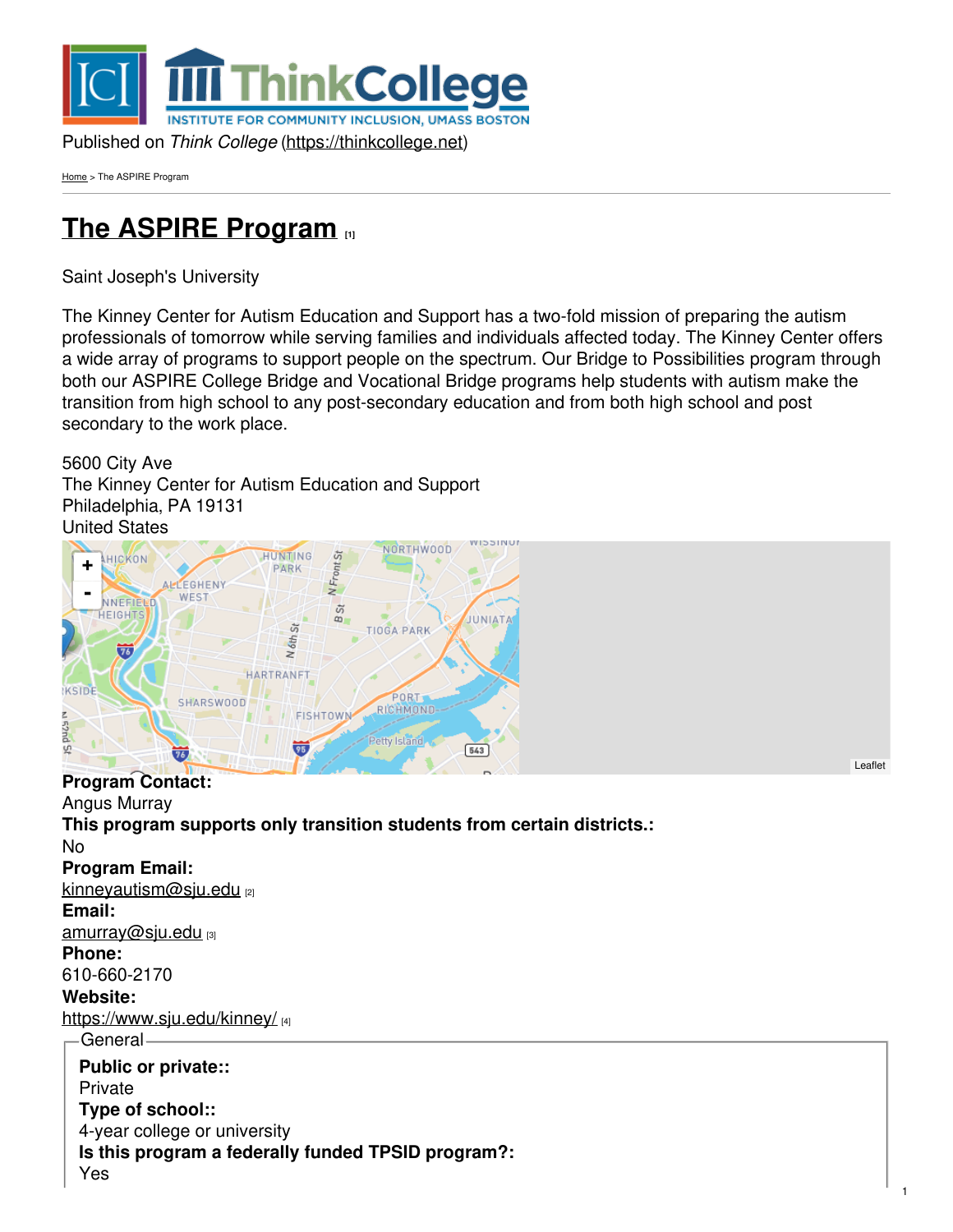#### **Students in this program::** Have graduated or exited from high school Are still enrolled in high school **Number of students::**

#### 50

#### **Description of our summer transition program::**

**College Bound Retreat** An immersive, overnight retreat for high school students with autism spectrum disorder (ASD) who are planning to enroll in college or similar postsecondary education following graduation. Kinney's College Bound Retreat provides specialized support, over the course of 4 days and 3 nights, to kick-start the achievement of participant's long-term educational goals.

Attendees of the retreat learn about: • autism support at the college level, • living away from home, • choosing an area of study, • social and daily living skills to navigate a college campus, • and the different types of social relationships. Program Highlights • Reside in, tour and utilize Saint Joseph's University facilities to experience and envision campus life (residence halls, classrooms, gym, dining hall, library, etc.) • Presentation and discussion of college life through the eyes and stories of a college student with ASD • Information on commuting options and options for residence hall living • Explore majors, minors, classes and other academic programs • Introduction to connecting with available support on campus, including the Office of Student Success and the Office of Student Disability Services • Learn about extra-curricular activities and student clubs • Tips for managing social relationships •

Meals will be provided each day and are included in the cost of the program Transportation to and from campus will be required on the first and day last of programming

Requirements

**Accepts out-of-state students?::**

Yes

**Deadline to apply to this program::**

Rolling

**Please indicate which disabilities students in this program have::**

Autism

Acceptance, Rentention, and Completion Rates

#### **Program length::**

Varies from student to student

Cost-

**Is this program able to provide federal financial aid as a Comprehensive Transition Program (CTP)?:**

No

#### **Students pay for the program in the following ways::**

- Private pay (student and family)
- Tuition Waivers
- Vocational Rehabilitation Funds
- Scholarships
- Adult intellectual/developmental disability state agency funds
- Local School District funds
- Federal Financial Aid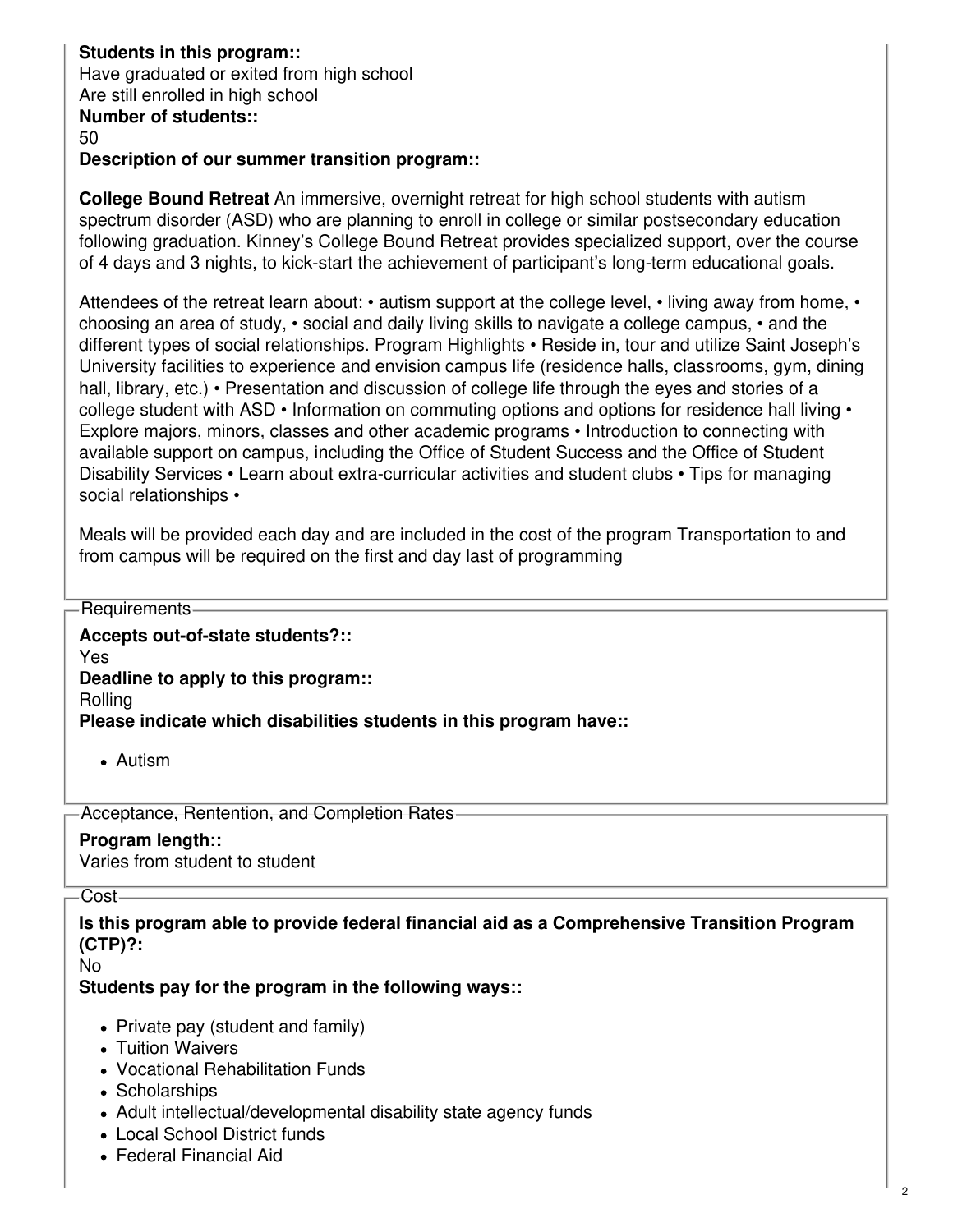Grant Funding

### **Scholarships available::**

The Kinney Center has some scholarships available to offset fees associated with the program.

#### Academic

**Students enrolled in this program take the following types of inclusive courses (with students who don't have disabilities):**

Typical college courses for credit Typical college courses for audit Students do not take typical college courses **More about course access::**

Courses available vary depending on students abilities. Some people are eligible for college courses for credit and some are not.

**Students take courses that are only for students in this program::**

Yes

**Do students earn a credential of any kind when they complete this program?:** Yes

**Credential(s) students earn upon completing the program::**

Varies based on program

#### Employment

**Percent of students in this program have paid work while attending the program::** 10%

**Other career development activities are::**

- Internships
- Volunteer work
- Community Service
- Work Study

**Percent of students in this program that had paid work after exiting the program::** 80%

**Housing** 

**Housing is provided to students::** Yes **Housing options available::**

- Inclusive on campus
- Specialized on campus

Extracurricular

**Students participate in student organizations on campus::** Yes

#### **Facebook:**

link to program [Facebook](https://www.facebook.com/KinneyCenter) page [5]

**Please indicate which disabilities students in this program have:**

Autism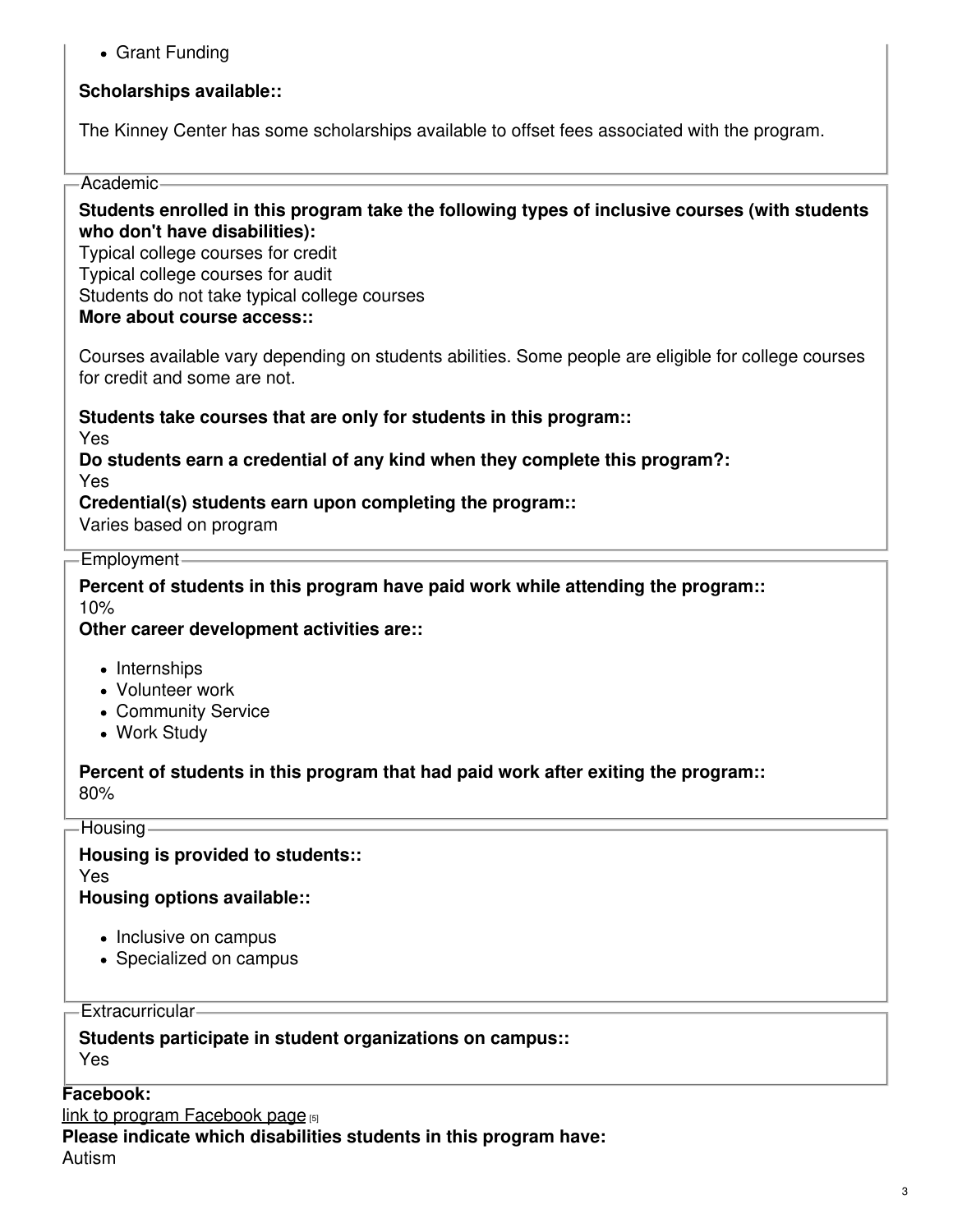### **Does this program have a working partnership with VR to provide funding, supports and/or services to students in the program?:**

Yes

**Are students in this program able to access support services through your IHE disability services office?:**

Yes **Instructions:**

In the form below is the information that is currently listed on our website for your program. Please click on each green tab, look over all fields and change any information that needs to be updated. There is no need to save after completing each tab, but you MUST click Save at either the top or bottom of this form after going through and making any necessary changes. You can save at any time and you may save and leave and return later to make additional changes or add new information. Green check marks will appear in the tabs on the left when you have filled out all questions in a section. Please make every attempt to answer all questions--but if you can't, the form will still save and we will use the information you can provide to create your updated record.

### **Date program information submitted:**

2020-10-15

## **Contacts**

*Institute for Community Inclusion UMass Boston Boston, Massachusetts 02125 Phone: (617) 287-4300 Email: [thinkcollege@umb.edu](mailto:thinkcollege@umb.edu)*

# **Links**

| Home                   |
|------------------------|
| About Us               |
| <b>Team Members</b>    |
| <b>Privacy Policy</b>  |
| Sitemap                |
| <b>Connect With Us</b> |
| Log out                |
|                        |

# **About**

Think College is a national initiative dedicated to developing, expanding, and improving research and practice in inclusive higher education for students with intellectual disability. It is based at the Institute for Community Inclusion, University of Massachusetts Boston.

# **Social**

[Facebook](https://www.facebook.com/thinkcollege/) [Twitter](https://twitter.com/thinkcollegeICI) [LinkedIn](https://www.linkedin.com/company/think-college?trk=public_profile_experience-item_profile-section-card_subtitle-click) Email Think [College](mailto:thinkcollege@umb.edu)